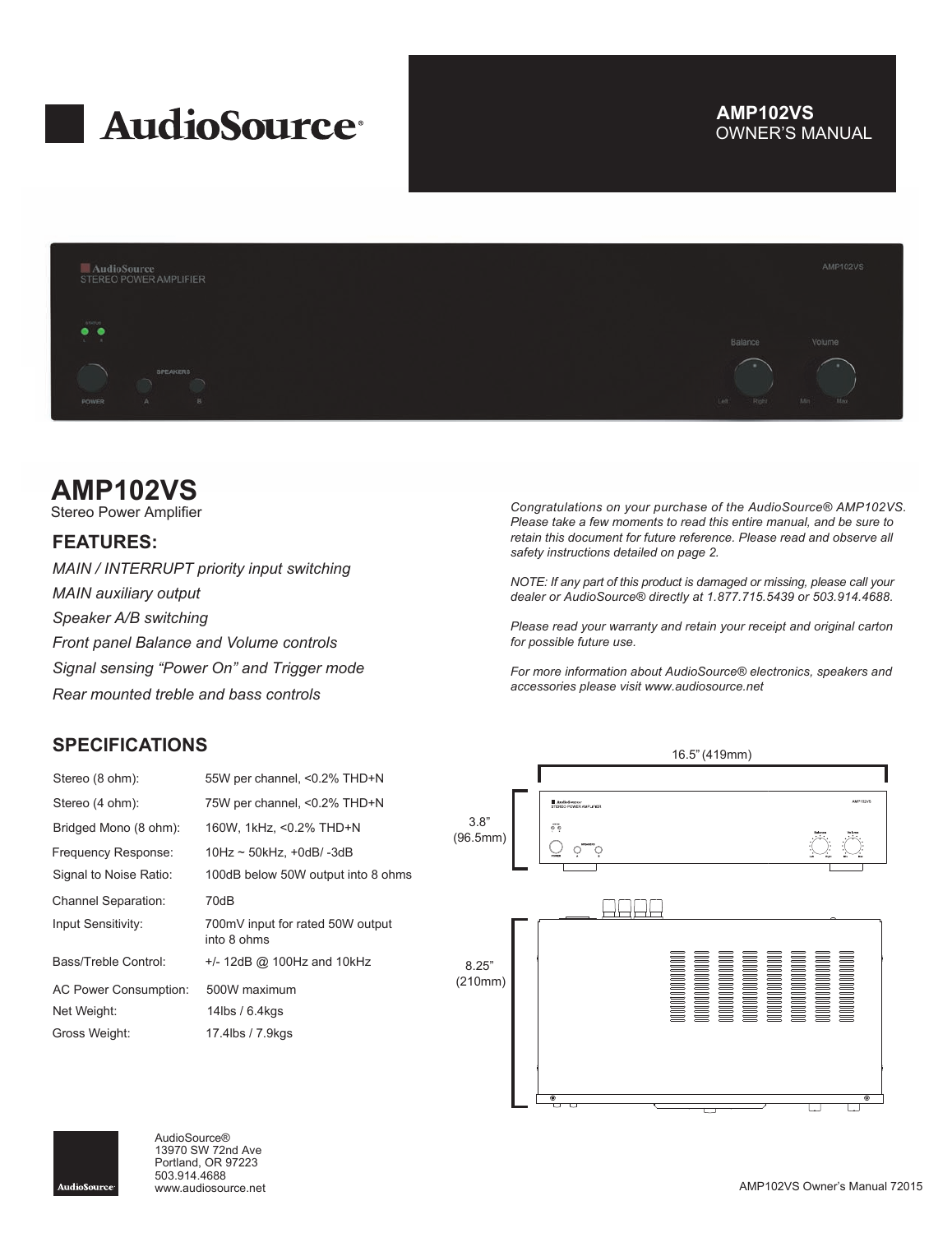# **CAUTION**

**RISK OF ELECTRICAL SHOCK DO NOT OPEN**



CAUTION: TO REDUCE THE RISK OF ELECTRIC SHOCK, DO NOT REMOVE THE COVER. NO USER SERVICABLE PARTS INSIDE. REFER SERVICING TO QUALIFIED PERSONNEL!

EXPLANATION OF SAFETY SYMBOLS



The exclamation point within an equilateral triangle is intended to alert the user of the presence of important operating and maintenance (servicing) instructions in the literature accompanying the appliance.

The lightning flash with the arrowhead symbol within an equilateral triangle is intended to alert the user to the presence of uninsulated "dangerous voltage" within the products' enclosure that may be of sufficient magnitude to constitute a risk of electric shock to persons.

### **IMPORTANT SAFETY INSTRUCTIONS**

- WARNING: TO PREVENT FIRE OR SHOCK HAZARD, DO NOT EXPOSE THIS APPLIANCE TO RAIN OR MOISTURE. THE APPARATUS SHALL NOT BE EXPOSED TO DRIPPING OR SPLASHING AND THAT OBJECTS FILLED WITH LIQUIDS, SUCH AS VASES, SHALL NOT BE PLACED ON APPARATUS.
- WARNING: TO PREVENT FIRE OF SHOCK HAZARD, DO NOT USE THIS PLUG WITH AN EXTENSION CORD, RECEPTACLE OR OTHER OUTLET UNLESS THE BLADES CAN BE FULLY INSERTED TO PREVENT BLADE EXPOSURE.
- WARNING: THE MAINS PLUG IS USED AS DISCONNECT DEVICE. THE DISCONNECT DEVICE SHALL REMAIN READILY AVAILABLE.
- WARNING: ONLY USE ATTACHMENTS OR ACCESSORIES SPECIFIED OR PROVIDED BY THE MANUFACTURER.
- 1. Read these instructions.
- 2. Keep these instructions.
- 3. Heed all warnings.
- 4. Follow all instructions.
- 5. Do not use this apparatus near water.
- 6. Clean only with dry cloth.
- 7. Do not block any ventilation openings. The ventilation should not be impeded by covering the ventilation openings with items such as newspaper, table cloths, curtains etc. Install in accordance with the manufacturer's instructions.
- 8. Do not install near heat sources such as radiators, heat registers, stoves, or other apparatus (including amplifiers) that produce heat. No open flame sources, such as lighted candles, should be placed on the apparatus.
- 9. Do not defeat the safety purpose of the polarized or grounding type plug. A polarized plug has two blades with one wider than the other. A grounding type plug has two blades and a third grounding prong. The wide blade or third prong is provided for your safety. If the provided plug does not fit into your outlet, consult an electrician for replacement of the obsolete outlet.
- 10. Protect the power cord from being walked on or pinched particularly at the plugs, convenience receptacles, and at the point of exit from the apparatus.
- 11. Only use attacheements/accessories specified by the manufacturer.
- 12. Use only with the cart, stand, tripod, bracket, or table specified by the manufacturer, or sold with the apparatus. When a cart or rack is used, use caution when moving the cart/apparatus combination to avoid injury from tip-over.



- 13. Unplug the apparatus during lightning storms or when unused for long periods of time.
- 14. Refer all servicing to qualified personnel. Servicing is required when the apparatus has been damaged in any way, such as power supply cord or plug is damaged, liquid has been spilled or objects have fallen into the apparatus has been exposed to rain or moisture, does not operate normally, or has been dropped.
- 15. WARNING: To reduce the risk of fire or electric shock, do not expose this apparatus to rain or moisture. The apparatus shall not be exposed to dripping or splashing and that objects filled with liquids, such as vases, shall not be placed on apparatus.
- 16. WARNING: The mains plug/appliance coupler is used as disconnect device, the disconnect device shall remain readily operable.
- 17. This equipment is a Class II or double insulated electrical appliance. It is designed in such a way that it does not require a safety connection to electrical earth.



ATTENTION: RISQUE DE CHOC ELECTRIQUE-NE PAS OUVRIR 18.

 - This lightning flash with arrowhead symbol within an equilateral triangle is intended to alert the user to the presence of non-insulated "dangerous voltage" within the product's enclosure that may be of sufficient magnitude to constitute a risk of electric shock.

 - Warning: to reduce the risk of electric shock, do not remove cover (or back) as there are no user-serviceable parts inside. Refer servicing to qualified personnel. - The exclamation point within an equilateral triangle is intended to alert the user

 to the presence of important operating and maintenance instructions in the literature accompanying the appliance.

MAGNETIC FIELD: !!CAUTION!! Do not locate sensitive high-gain equipment such as preamplifiers or tape decks directly above or below the unit. Because this amplifier has a high power density, it has a strong magnetic field, which can induce hum into unshielded devices that are located nearby. The field is strongest just above and below the unit. If an equipment rack is used, we recommend locating the amplifier(s) in the bottom of the rack and the preamplifier or other sensitive equipment at the top.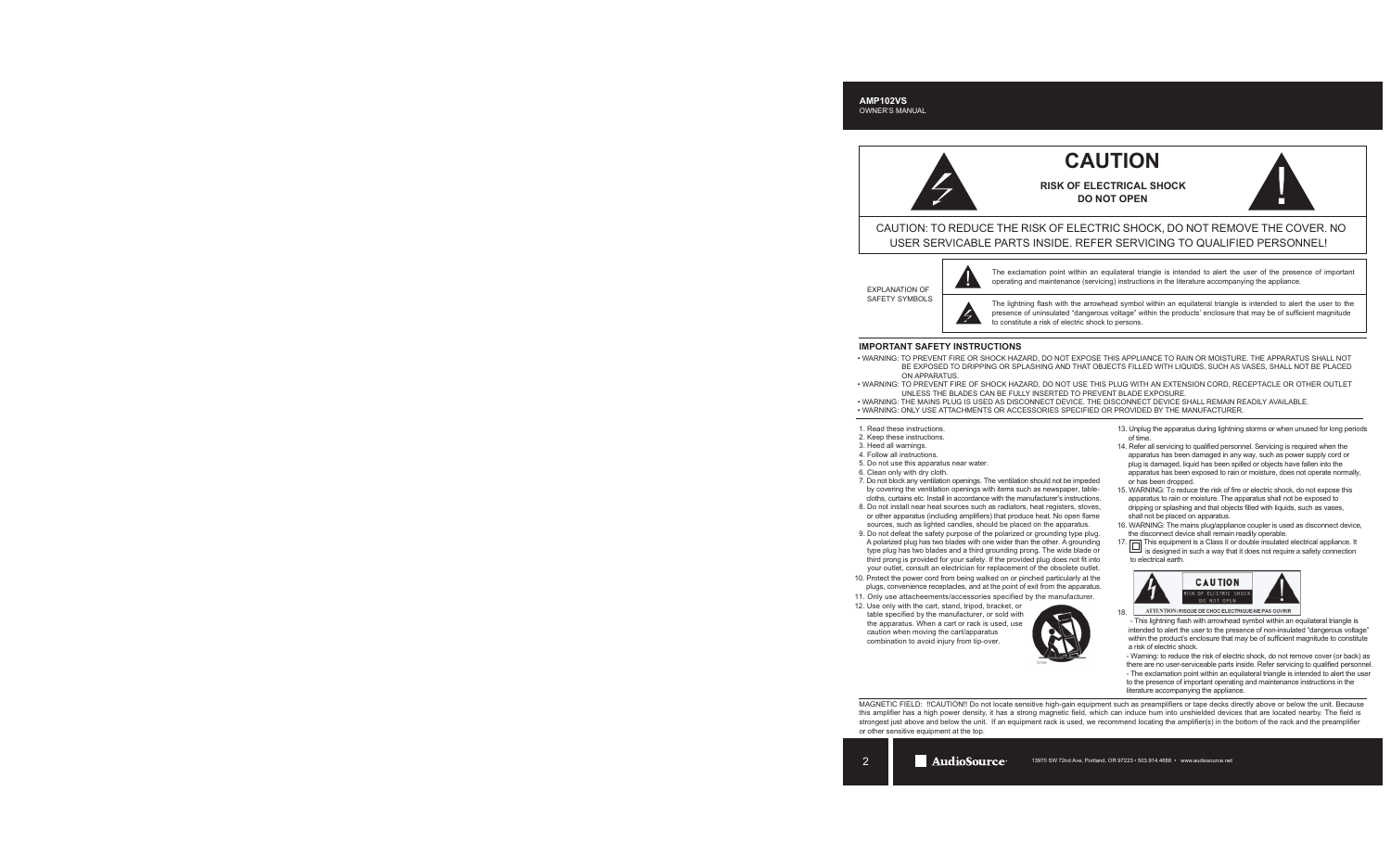

Figure 2. Rear Panel

#### **REAR PANEL CONTROLS**

#### 6. *Bass and Treble Controls*

These controls can adjust bass and treble frequencies +/- 12dB at 100Hz and 10kHz.

#### 7. *Interupting Line Input*

This is the secondary input, use MAIN IN for your main input. INTERRUPTING INPUT can be used if a second source is desired and takes over when signal is present and has at least a 5mV level. When there is no signal, or a signal with less than 5mV level, the amp switches back to MAIN IN after a brief delay.

#### 8.  *Main Input/Output*

MAIN IN should be used as the "primary" or main input for the amplifier. Connect your receiver or main source to this input. Use MAIN OUT to pass MAIN IN signal to another amplifier.

#### 9. *Mode Select Switch*

Switches the amplifier from Stereo mode to Bridged mode. **STEREO MODE**

If you will be connecting one or two pair of speakers to the amplifier, place the switch in the "Stereo" position. NOTE: For playing 2 pairs of speakers (A plus B), make sure each speaker has an impedance of 8 ohms or greater. **BRIDGED MODE**

#### When set to "Bridged" mode, the amplifier is a single channel mono amplifier. **BRIDGED MODE- MONO APPLICATION**

For bridged mode, playing Right and Left together as mono output, use a Y cable adapter to connect Right and Left RCA signal to the Right (Red) input at MAIN IN. Set the MODE switch to BRIDGED and follow the instructions for bridged speaker connection in the SPEAKER TERMINALS section of this manual.

**NOTE:** *The AMP102VS supplies 160W in bridged mode, Please verify that your speakers are capable of handling such power to avoid possible damage!*

#### 10. *12V Trigger*

Allows the AMP102VS to be powered on by other electronics or to power on other electronics via a 3.5mm mini phone plug cable.

11. *Power Mode Select Switch* Sets the power on option of the AMP102VS. Set it to Normal for manual power on/off. Set to Auto-On for signal sensing. Set to Trigger if the 12V Trigger input is used.

#### 12. *Speaker Zone A Output*

Speaker output terminals for zone A. Minimum impedance: 8 ohm bridged or 4 ohm stereo.

13. *Speaker Zone B Output*

Speaker output terminals for zone B. Minimum impedance: 8 ohm bridged or 4 ohm stereo.

#### **SPEAKER TERMINALS - STEREO MODE**

For stereo output connect the speaker's positive (red) terminal to the amplifier's positive (red) terminal, and the speaker's negative (black) terminal to the amplifier's negative (black) terminal for each Right and Left speaker.

#### **SPEAKER TERMINALS - BRIDGED MODE**

Place the "MODE" switch in the "BRIDGED" position and use both red terminals to connect to the speaker. Connect the speaker's positive (red) terminal to the amplifier's red (+) terminal noted next to the bridging mark, and the speaker's negative (black) terminal to the amplifier's unmarked positive (red) terminal.

**NOTE:** Only one zone (A or B) can be bridged. Do not attempt to bridge both A and B speaker terminals! This may result in a lower impedance than the amplifier is designed for and may damage your amplifier. The minimum impedance for the total load connected in bridged mode is 8 ohms.

#### **NOTE:** Use Class 2 wiring for speaker connections.

To wire the output connector: 1. Strip the insulation off each speaker wire to expose 3/8" (10 mm) of bare conductor. 2. Unscrew the output terminal binding post several twists, insert each wire into the correct terminal. 3. Tighten binding post by twisting clock-wise until it is firmly clamping the speaker wire.

Warning: While the amplifier does self-protect under most improper output conditions, misconfiguration of loudspeaker mode and incorrect connection of loudspeakers could damage connected loudspeakers and/or amplifier. Please refer installation to a qualified installation professional, and always check state and local electrical codes when installing.